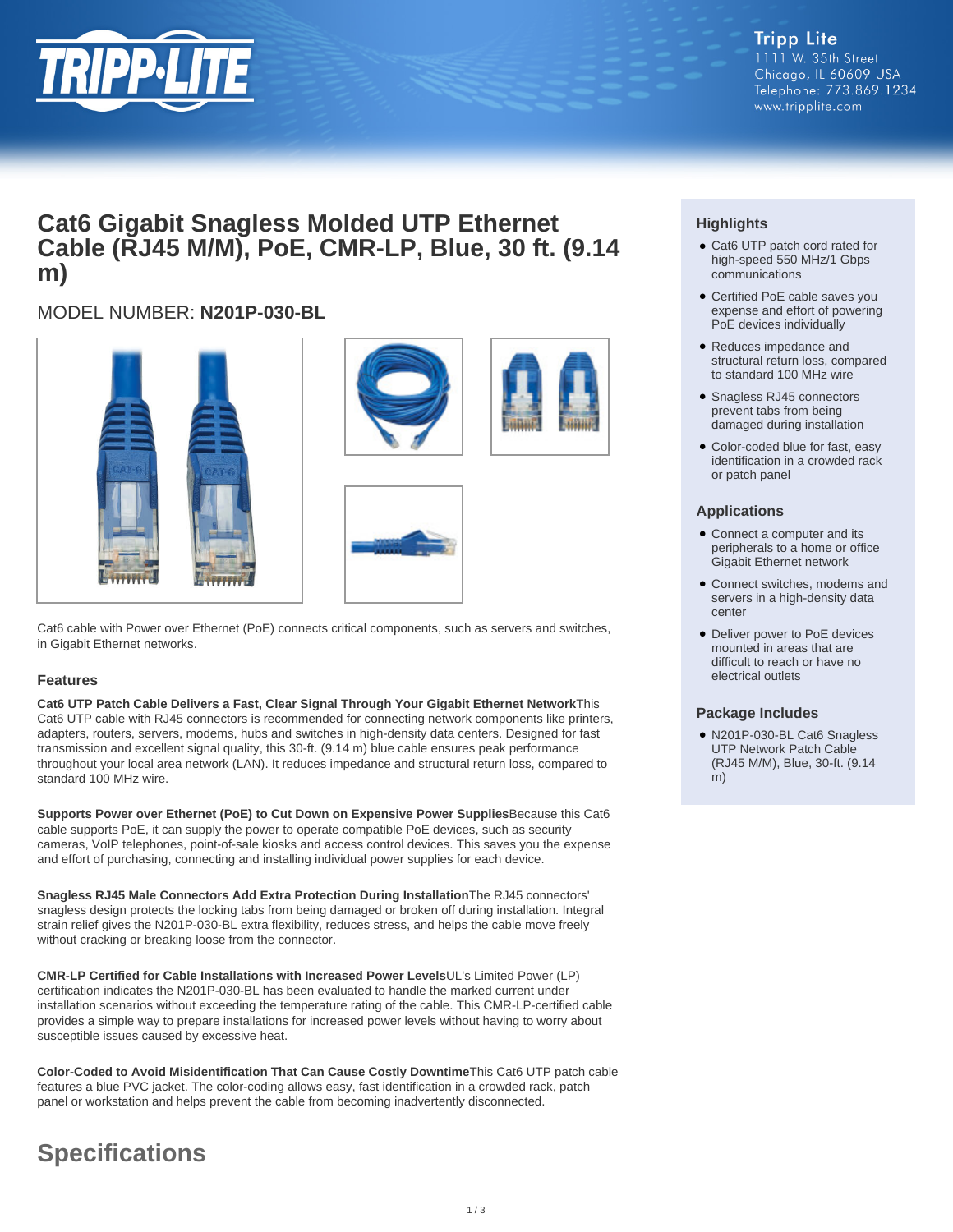

| <b>OVERVIEW</b>                    |                              |
|------------------------------------|------------------------------|
| <b>UPC Code</b>                    | 037332242495                 |
| Technology                         | Cat6; PoE                    |
| <b>PHYSICAL</b>                    |                              |
| Cable Jacket Color                 | <b>Blue</b>                  |
| Cable Jacket Material              | <b>PVC</b>                   |
| Cable Jacket Rating                | CMR-LP                       |
| Cable Shielding                    | <b>UTP</b>                   |
| Cable Outer Diameter (OD)          | 6.5MM                        |
| Number of Conductors               | 4 Pair                       |
| <b>Conductor Material</b>          | Solid Copper                 |
| Conductor Gauge                    | 23 AWG                       |
| Cable Length (ft.)                 | 30                           |
| Cable Length (m)                   | 9.15                         |
| Cable Length (in.)                 | 360                          |
| Cable Length (cm)                  | 914.4                        |
| <b>ENVIRONMENTAL</b>               |                              |
| <b>Operating Temperature Range</b> | 14 to 140 F (-10 to 60 C)    |
| Storage Temperature Range          | -4 to 158 F (-20 to 70 C)    |
| Relative Humidity                  | 0% TO 90% RH, NON-CONDENSING |
| <b>Operating Humidity Range</b>    | 0% TO 90% RH, Non-Condesing  |
| Storage Humidity Range             | 0% TO 90% RH, Non-Condesing  |
| <b>COMMUNICATIONS</b>              |                              |
| Bandwidth per TIA Standard         | 250 MHz                      |
| Maximum Bandwidth as Tested        | 500 MHz                      |
| Network Compatibility              | 1 Gbps (Gigabit)             |
| <b>IEEE Standards Supported</b>    | 802.3an                      |
| <b>CONNECTIONS</b>                 |                              |
| Side A - Connector 1               | RJ45 (MALE)                  |
| Side B - Connector 1               | RJ45 (MALE)                  |
| <b>Crossover Wiring</b>            | Yes                          |
| <b>Contact Plating</b>             | Gold                         |